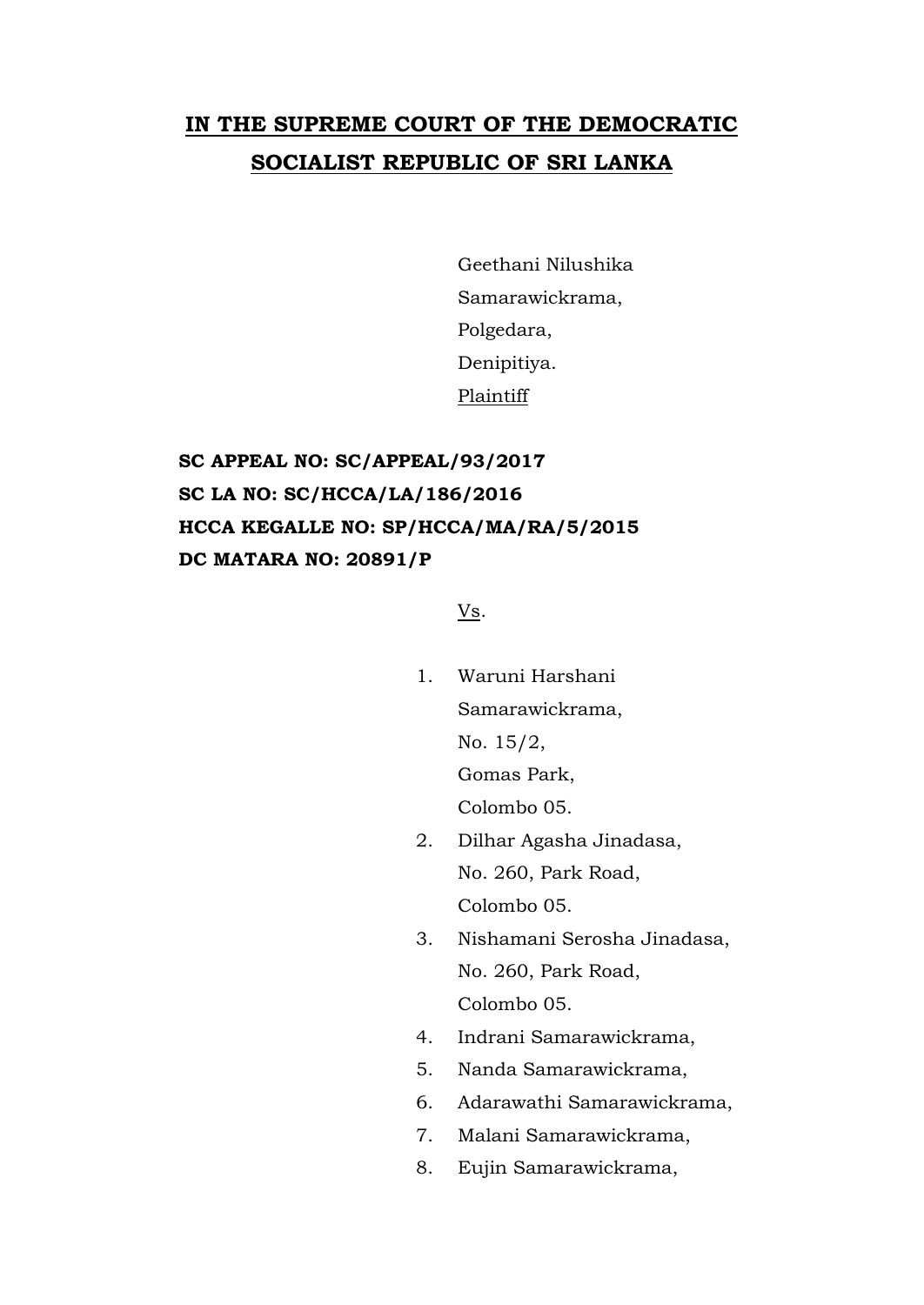- 9. Kananke Suriarachchi Liyanage Indika Thilak Kumara, All of Elagawa Gedara, Eluwawila, Denipitiya. 10. Nihal Ranjith
	- Samarawickrama, No. 13/3, Sri Mahabodhi Road, Dehiwala. **Defendants**

## AND BETWEEN

- 4. Indrani Samarawickrama,
- 5. Nanda Samarawickrama,
- 6. Adarawathi Samarawickrama,
- 7. Malani Samarawickrama,
- 8. Eujin Samarawickrama,
- 9. Kananke Suriarachchi Liyanage Indika Thilak Kumara,

All of

Elagawa Gedara,

Eluwawila, Denipitiya.

10. Nihal Ranjith Samarawickrama, No. 13/3, Sri Mahabodhi Road, Dehiwala. 4th-10th Defendant-Petitioners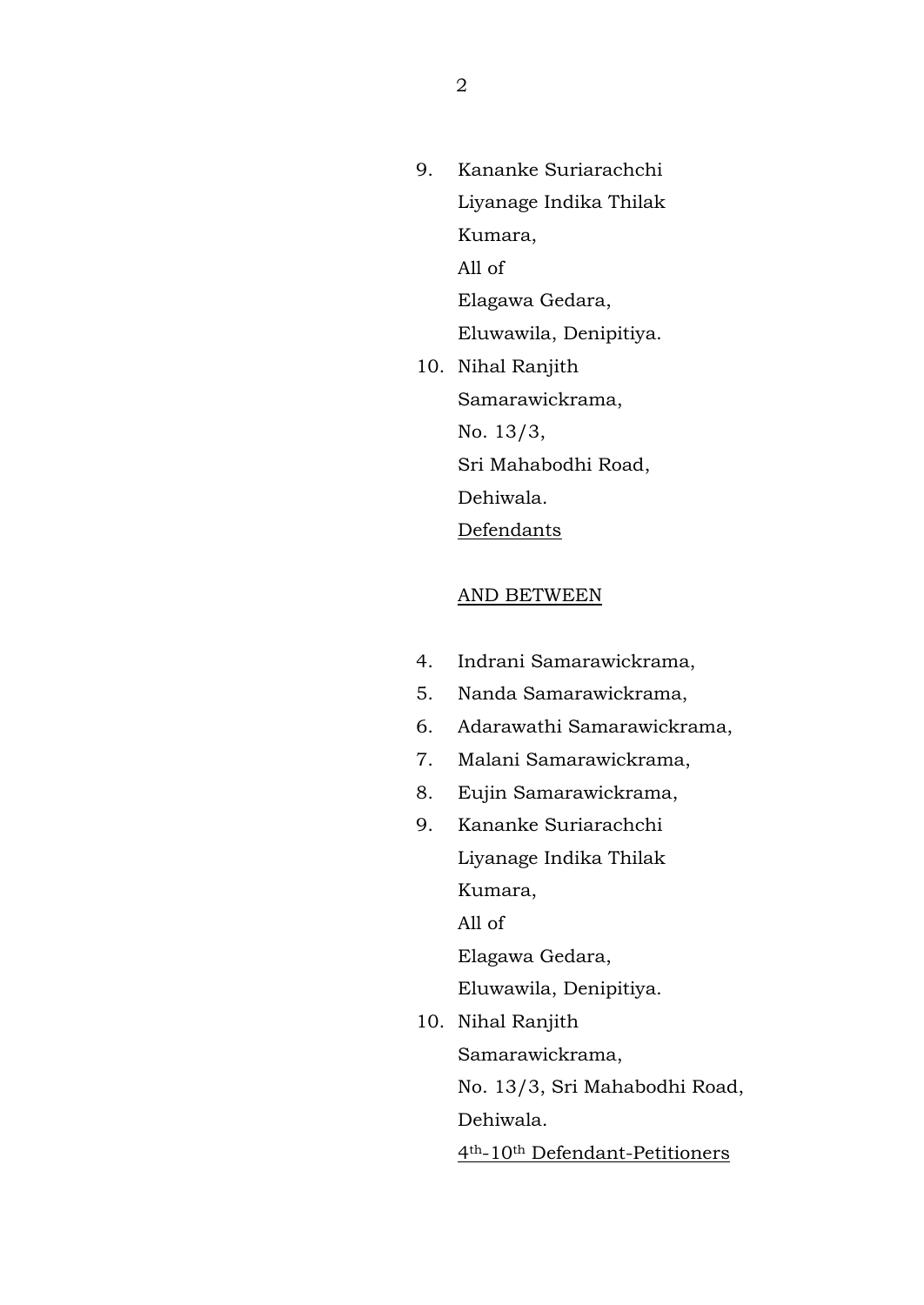Vs.

Geethani Nilushika Samarawickrama, Polgedara, Denipitiya.

Plaintiff-Respondent

- 1. Waruni Harshani Samarawickrama, No. 15/2, Gomas Park, Colombo 05.
- 2. Dilhar Agasha Jinadasa, No. 260, Park Road, Colombo 05.
- 3. Nishamani Serosha Jinadasa, No. 260, Park Road, Colombo 05. 1st–3rd Defendant-Respondents

## AND NOW BETWEEN

- 4. Indrani Samarawickrama,
- 5. Nanda Samarawickrama,
- 6. Adarawathi Samarawickrama,
- 7. Malani Samarawickrama,
- 8. Eujin Samarawickrama,
- 9. Kananke Suriarachchi Liyanage Indika Thilak Kumara, All of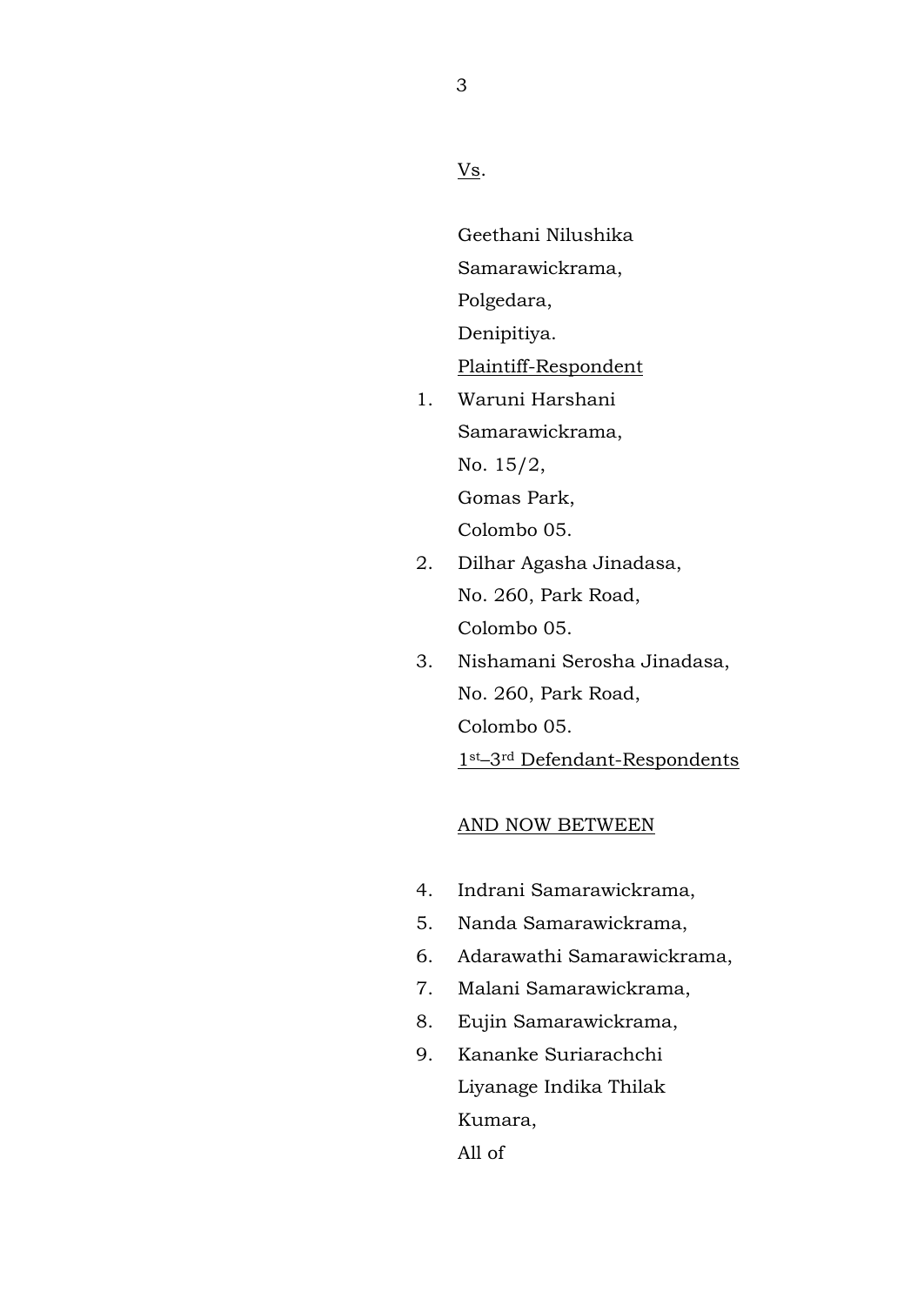Elagawa Gedara, Eluwawila, Denipitiya. 4th-9th Defendant-Petitioner-Appellants

Vs.

Geethani Nilushika Samarawickrama, Polgedara, Denipitiya. Plaintiff-Respondent-Respondent

- 1. Waruni Harshani Samarawickrama, No. 15/2, Gomas Park, Colombo 05.
- 2. Dilhar Agasha Jinadasa, No. 260, Park Road, Colombo 05.
- 3. Nishamani Serosha Jinadasa, No. 260, Park Road, Colombo 05.

1st–3rd Defendant-Respondent-**Respondents** 

10. Nihal Ranjith Samarawickrama, No. 13/3, Sri Mahabodhi Road, Dehiwala. 10th Defendant-Petitioner-Respondent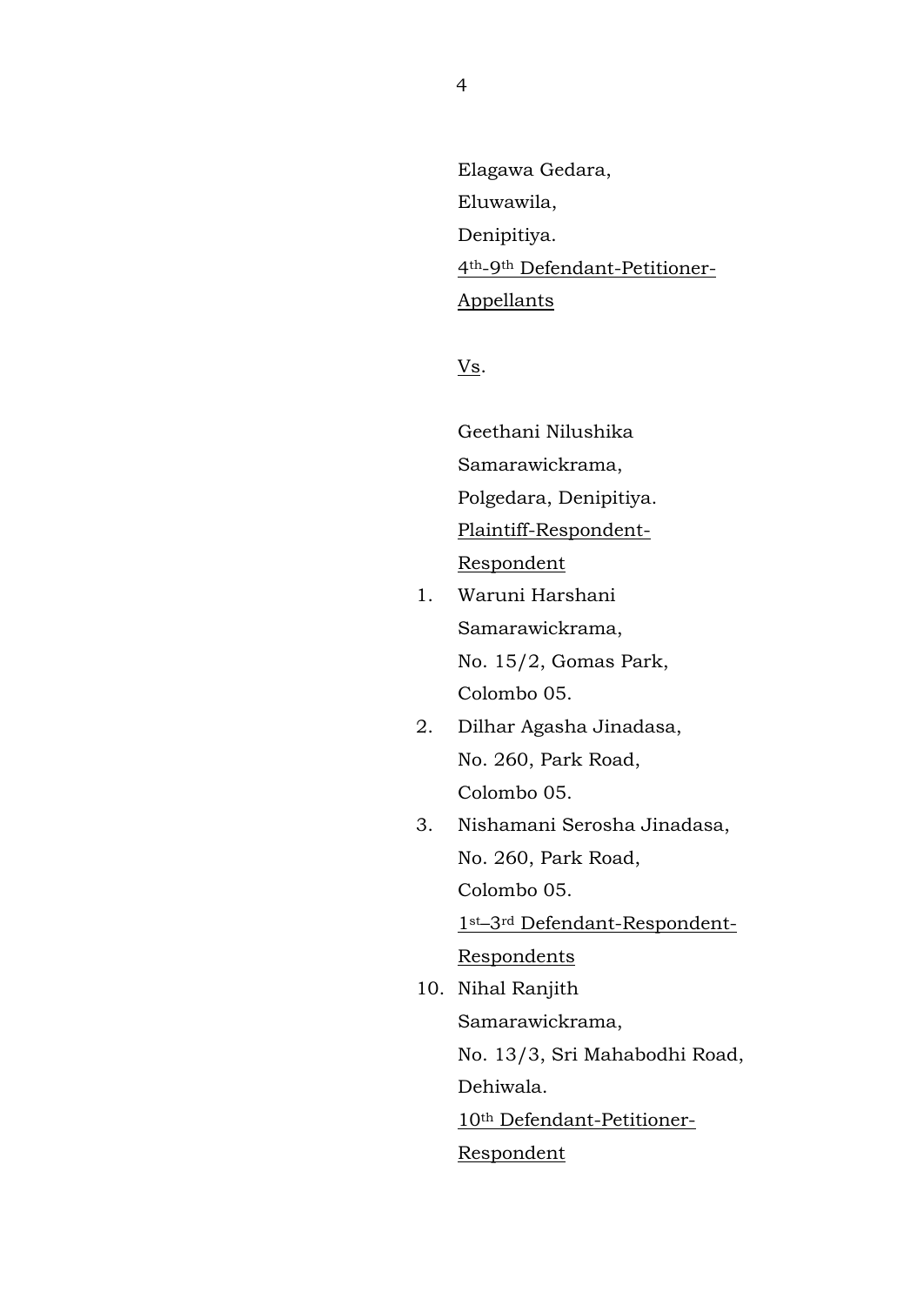Before: Buwaneka Aluwihare, P.C., J. Murdu Fernando, P.C., J. Mahinda Samayawardhena, J.

Counsel: Nuwan Bopage with Manoj Jayasena for the 4th-9th Defendant-Petitioner-Appellants.

> H. Withanachchi with Shantha Karunadhara for the Plaintiff-Respondent-Respondent.

Argued on: 24.03.2021

Written submissions:

By the 4th-9th Defendant-Petitioner-Appellants on 22.09.2017.

No written submissions filed by the Plaintiff-Respondent-Respondent.

Decided on: 18.06.2021

Mahinda Samayawardhena, J.

The Plaintiff filed this action naming the 1st to 3rd Defendants as parties to partition the land described in the schedule to the plaint among them on the pedigree set out in the plaint. The 4th to 10th Defendants were later added as parties. The 4th to 8th Defendants filed a joint statement of claim seeking to partition the land among those Defendants on a different pedigree, and also claiming prescriptive title to the land. After trial, the District Court rejected the 4<sup>th</sup> to 8<sup>th</sup> Defendants' pedigree and their prescriptive claim and partitioned the land as prayed for by the Plaintiff. The revision application filed against this Judgment by the 4th to 8th Defendants was dismissed by the High Court of Civil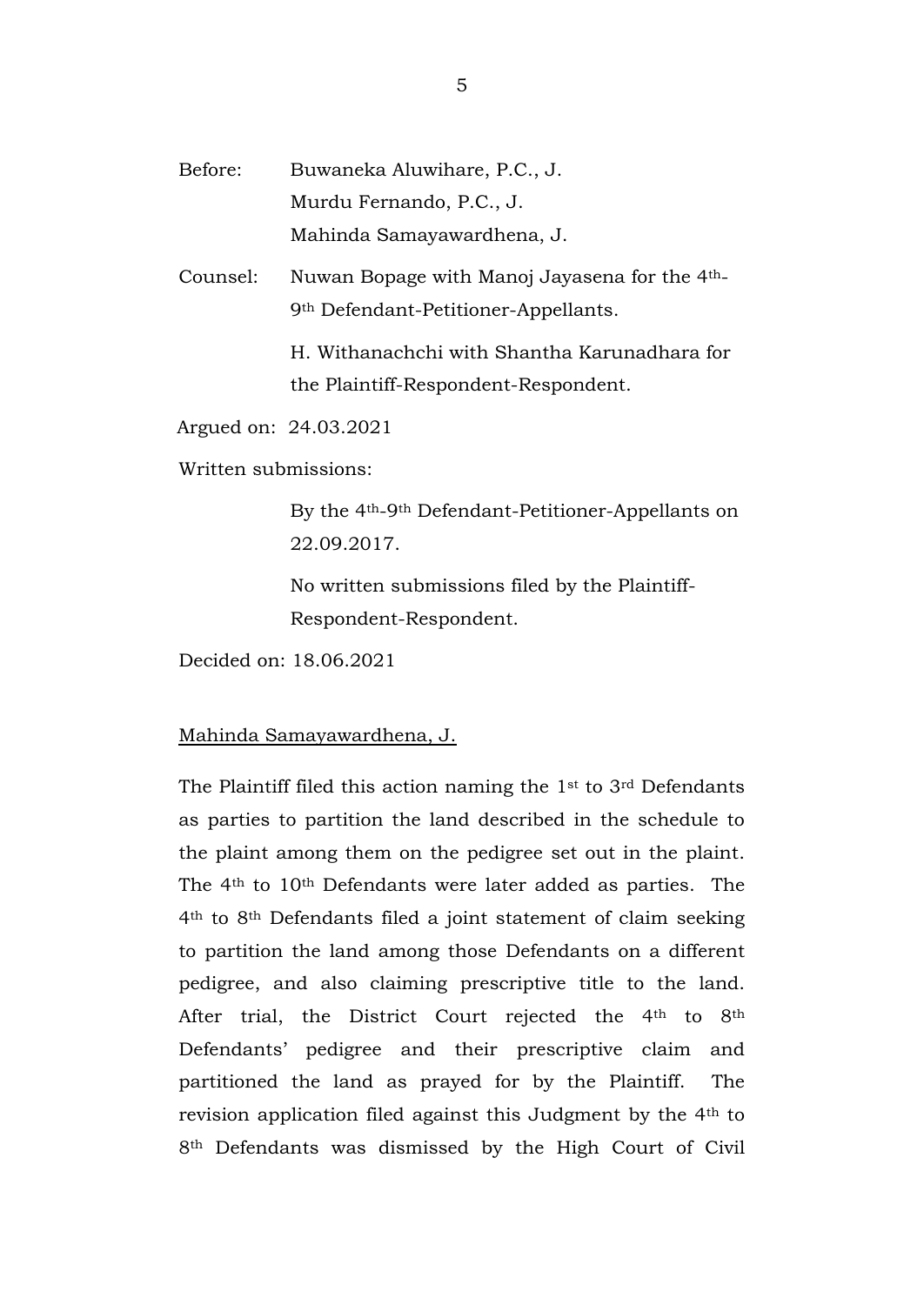Appeal. Hence this appeal by the  $4<sup>th</sup>$  to  $8<sup>th</sup>$  Defendants (Appellants).

This Court granted leave to appeal against the Judgment of the High Court on two questions of law: whether the High Court failed (a) to investigate title of the parties to the land, and (b) to consider the prescriptive title of the Appellants.

The High Court dismissed the revision application of the Appellants on procedural impropriety as well as on its merits.

Let me now consider the nature of the revision application filed before the High Court and the Judgment of the High Court thereon.

The Judgment of the District Court was delivered on 22.08.2014. The Appellants did not appeal against the Judgment as they were statutorily entitled to do if they were dissatisfied with the Judgment. Instead, they filed a revision application on 16.03.2015 – about 07 months after the delivery of the Judgment.

Revision is a discretionary remedy. A party cannot invoke this extraordinary jurisdiction of the Appellate Court as of right.

When a right of appeal is available against a Judgment or an Order, a party seeking to come before Court by way of revision shall explain in the petition why he did not exercise his right of appeal.

In the revision application filed before the High Court there was no such explanation at all.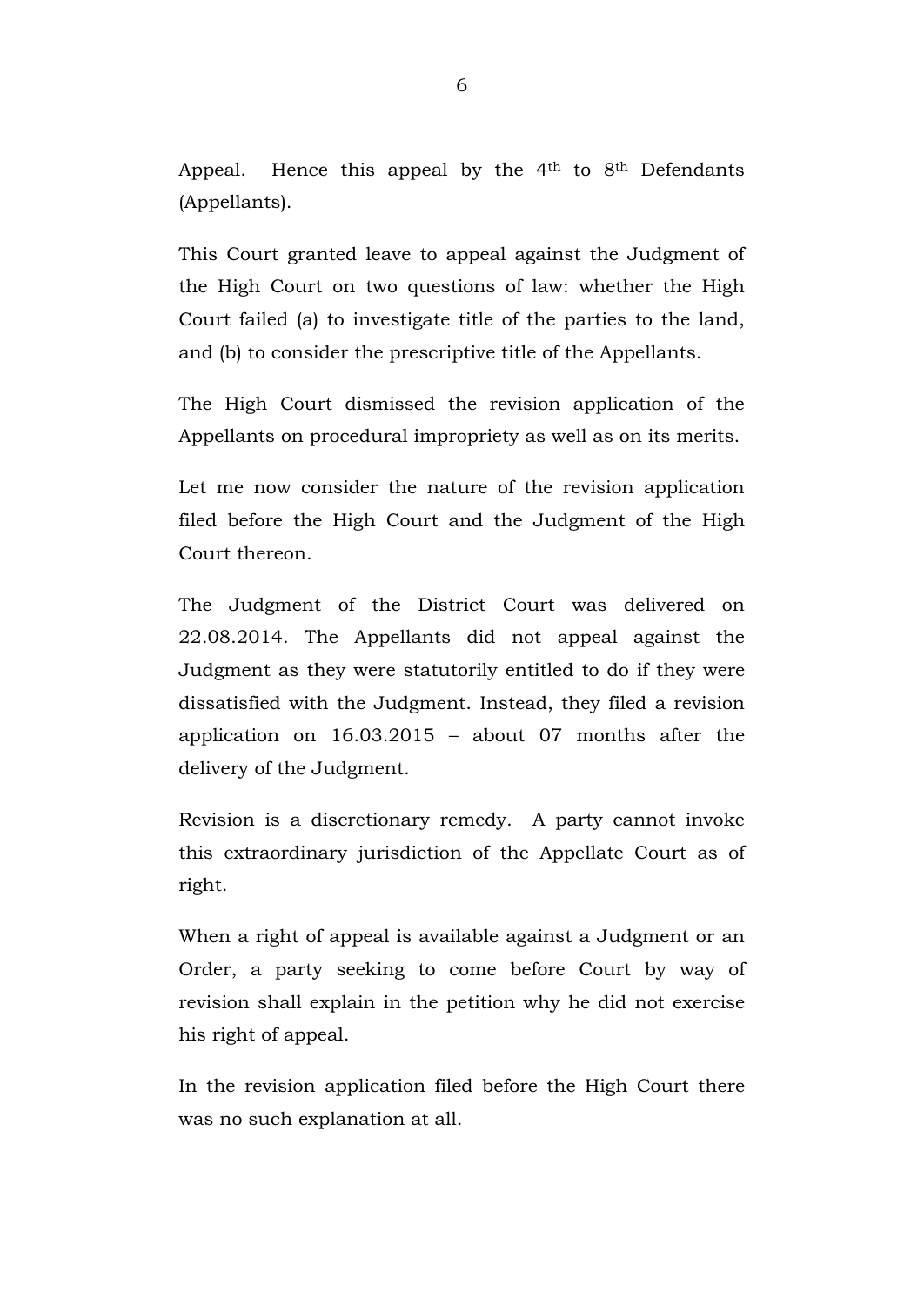Unlike in an appeal, there is no stipulated time limit within which a revision application may be filed in Court. The Petitioner must come to Court within reasonable time from the date of the impugned Judgment or Order. What constitutes reasonable time is a question of fact to be determined on the facts and circumstances of each individual case. In essence, the party seeking revision shall come to Court without undue delay. If there is a delay, he shall explain it in the petition.

However I must hasten to add that if the Judgment or Order sought to be challenged is palpably wrong, perverse, made without jurisdiction or suffering from a similar grave infirmity, the Court shall not dismiss a revision application on the ground of delay alone.

In the instant case, there was no explanation whatsoever for the undue delay in filing the revision application.

The existence of exceptional circumstances is a *sine qua non*  for the invocation of revisionary jurisdiction. Such exceptional circumstances, albeit briefly, shall be averred in the petition for the Court to be satisfied on *prima facie* basis that notice in the first instance be issued on the Respondents.

In the instant case, the main ground urged under exceptional circumstances was the failure of the District Court to identify the corpus to be partitioned.

This assertion is simply devoid of merit. At the trial, when the Plaintiff raised the first issue of whether the land to be partitioned is depicted in the Preliminary Plan, counsel for the Appellants informed Court that there was no necessity to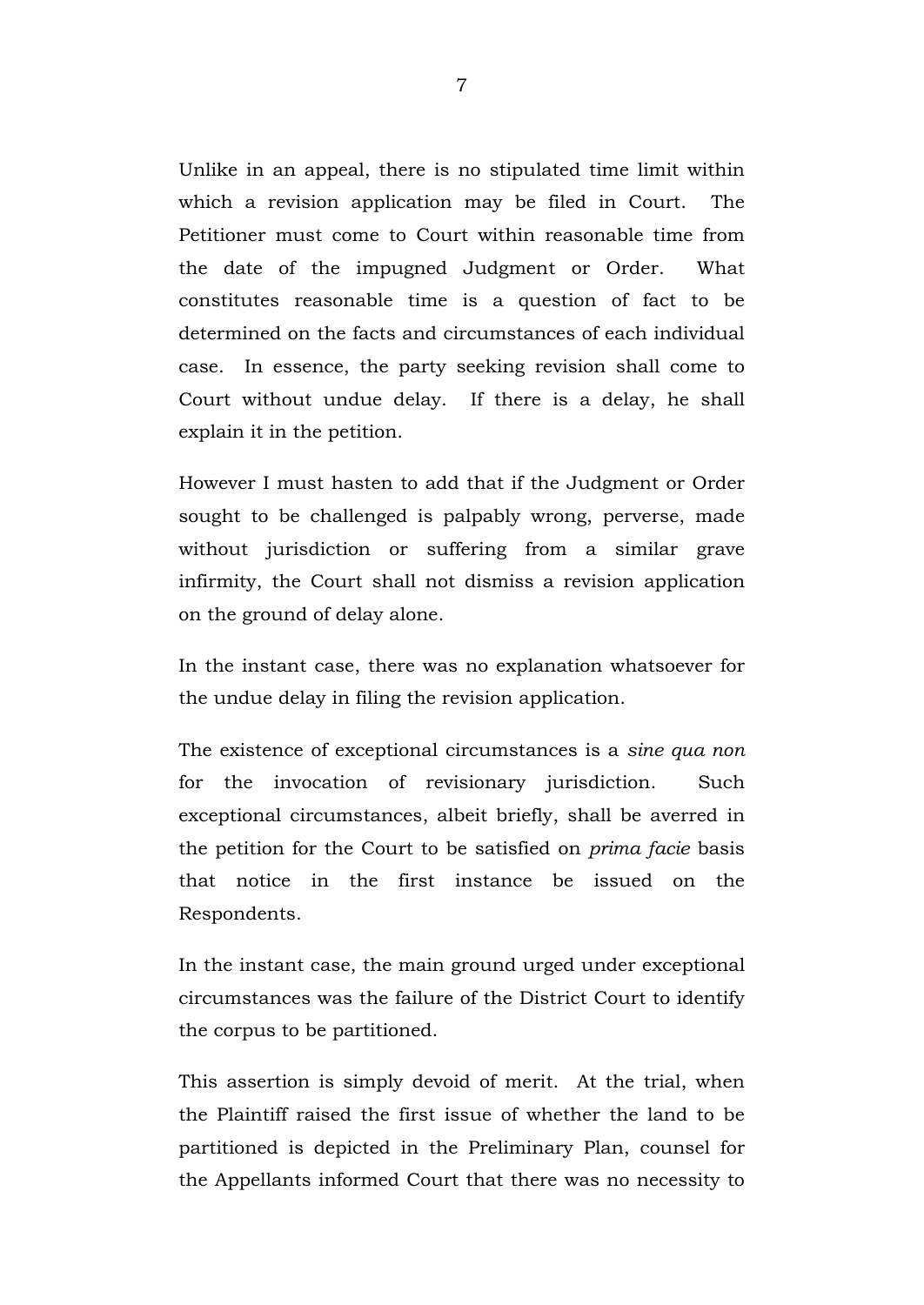raise such an issue as the corpus was admitted by the Appellants. The Appellants, obviously, did not raise an issue on the identification of the corpus. The 7th Defendant-Appellant who gave evidence on behalf of all the Appellants in the District Court admitted the corpus in her evidence. Having taken up such a clear position in the lower Court, the Appellants cannot take up a diametrically opposite position in the Appellate Court. The doctrine of estoppel, and the doctrine of approbate and reprobate (which is one of the species of estoppel) forbit this.

The Appellants also stated in the revision application that the presumption of prescriptive title created in favour of them on the basis of their long possession had not been rebutted by the Plaintiff. In my view, the Appellants made this claim in passing.

By reading the impugned Judgment of the High Court, it is clear that the Appellants did not pursue this ground at the argument before the High Court, and the only ground urged before the High Court was the failure to identify the corpus.

Be that as it may, the Appellants do not in fact affirmatively state that they proved prescriptive title to the land against the Plaintiff but instead attempt to shift the burden of disproof onto the Plaintiff.

I accept that a presumption of ouster can be drawn on long exclusive possession in the unique facts and circumstances of a case. *(Tillekeratne v. Bastian (1918) 21 NLR 12 at 24)* But the well-established general principle is that the burden of proof of prescriptive title (as against the party who is able to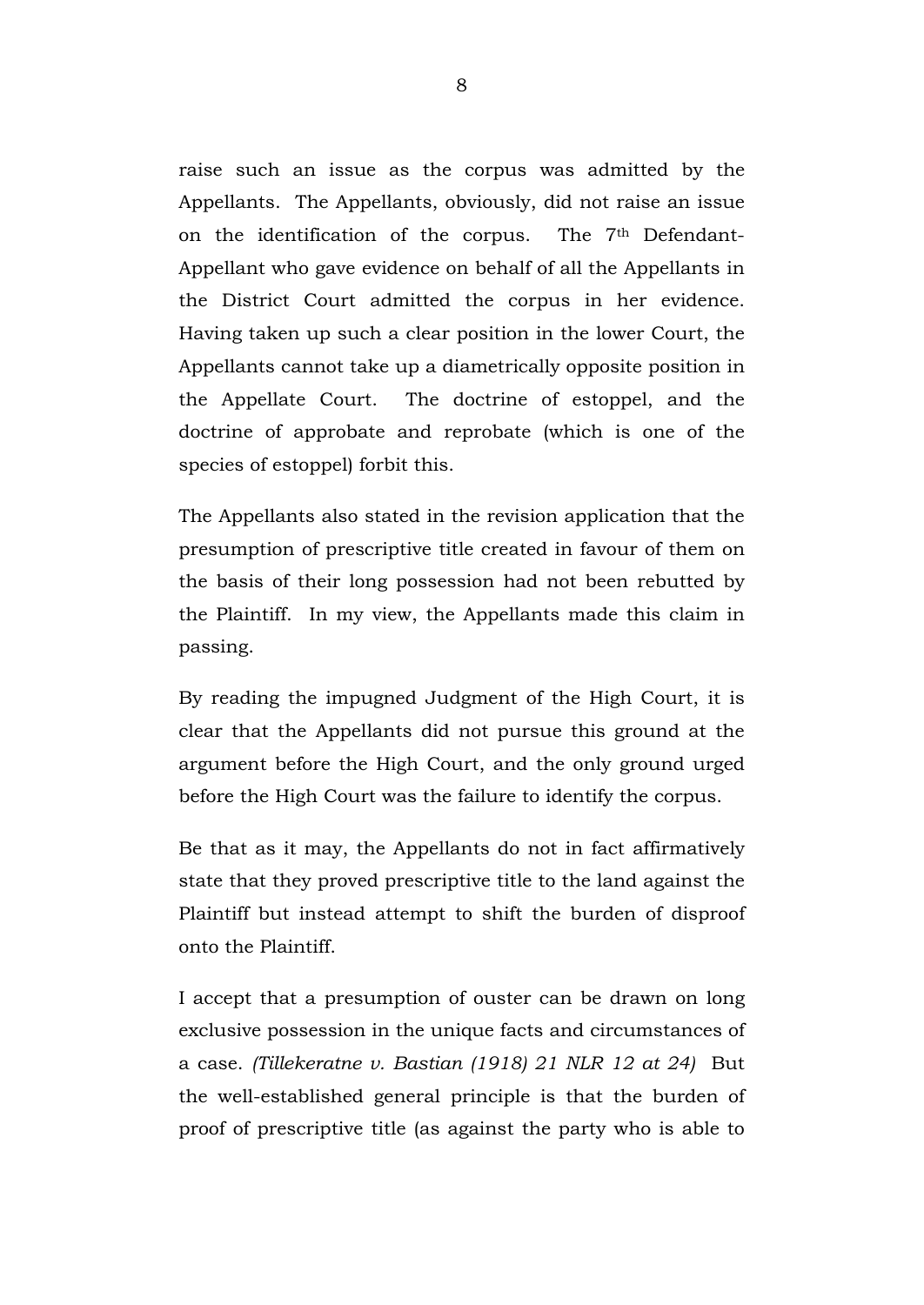point to a paper title) rests fairly and squarely upon the party who asserts such prescriptive title.

The Appellants must understand that what was filed before the High Court was not a final appeal but a revision application and they cannot clutch at straws for survival.

The purpose of revisionary jurisdiction is to promote the due administration of justice and correct miscarriage of justice. But it is well to remember that unlike in an appeal, not every error of fact or law may be corrected in revision. In short, the general ground that the Judgment is incorrect, which is sufficient to invoke the statutory right of appeal, does not *per se* constitute an exceptional ground to invoke the extraordinary jurisdiction of revision. The error complained of shall shock the conscience of the Court.

In a revision application, unlike in a statutory right of appeal, there is a threshold or vetting process before the applicant is afforded a full hearing.

In the facts and circumstances of this case, it is my considered view that the revision application should have been dismissed *in limine* without notice being issued on the Respondents.

The High Court, having taken the view that the Petitioner did not pass the gateway, nevertheless considered the merits of the application notably on the limited ground urged, i.e. failure to identify the corpus, before it dismissed the application.

The Judgment of the High Court is flawless.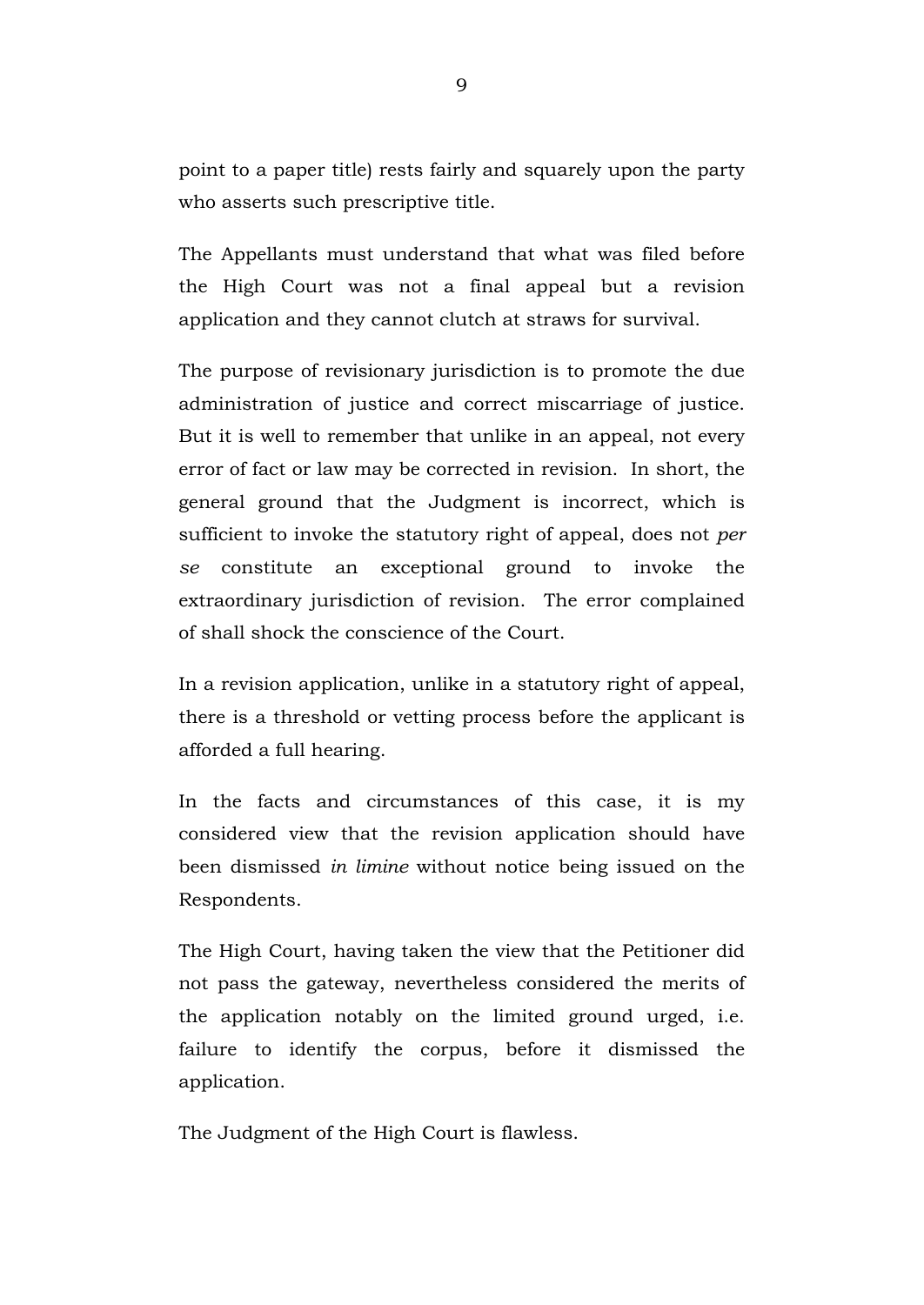Let me now consider the appeal before this Court.

Learned counsel for the Appellants stated at the argument that he confines his argument only to the question of prescription.

As I have already stated, in my view, the Appellants did not vigorously pursue the plea of prescriptive title before the High Court. Therefore the High Court did not consider it. Hence the Appellants cannot complain that the High Court failed to consider their prescriptive title to the land, and therefore this Court shall now consider it and allow the appeal.

What is before this Court is not a revision application but a final appeal. The Appellants have come before this Court not against the Judgment of the District Court but against the Judgment of the High Court.

Nonetheless, as this is the final Court, I thought I must consider the Appellants' plea of prescriptive title.

At the trial, the Plaintiff's father gave evidence on behalf of the Plaintiff and produced deeds and documents from the Land Registry marked P1-P4 and 1V1. He also marked the Preliminary Plan and the Report as X and X1, respectively. The 7th Defendant-Appellant gave evidence on behalf of the Appellants. In her evidence, she only marked the Death Certificate of her mother, which is an admitted fact.

According to the Plaintiff's pedigree:

The original owner of the land is Jamis Samarawickrama. By deed No. 11825 dated 28.02.1933, he alienated this property to his daughter Emalia Samarawickrama. The fact that this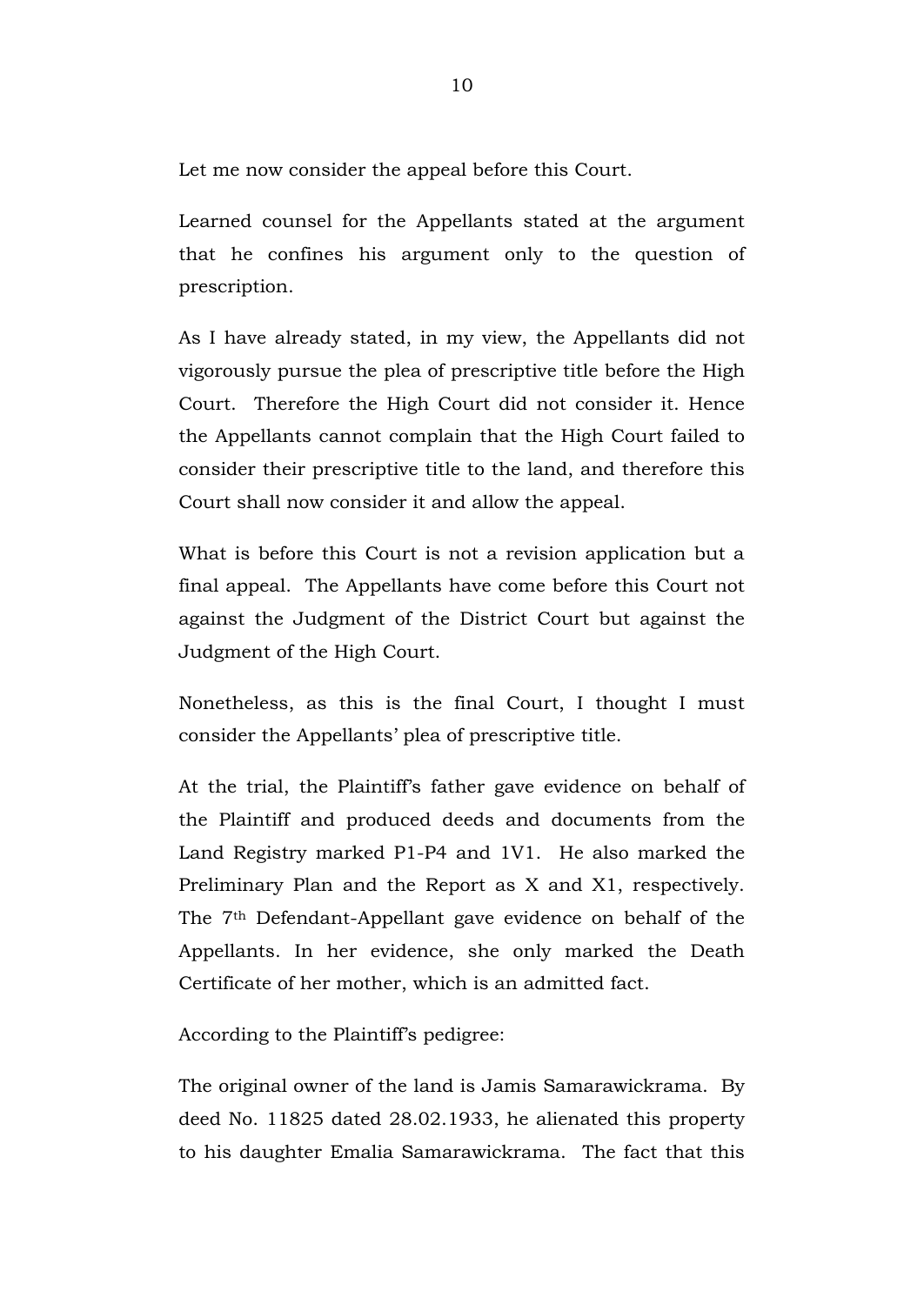deed was registered at the Land Registry and is now destroyed is established by P1 issued by the Land Registry. Emalia Samarawickrama was the elder sister of Dinoris Samarawickrama who was the Plaintiff's grandfather. Emalia Samarawickrama gifted this land together with several other lands by deed No. 1588 dated 19.03.1967 marked P2 to Dayaratne Jinadasa and Nandawathie Jinadasa who are her two children, and to the 2nd and 3rd Defendants who are her grandchildren, in the proportion of 1/3 share each to her two children and the balance 1/3 share equally to her two grandchildren. Dayaratne Jinadasa married Rupa Jinadasa and his 1/3 share devolved on their children Lakkhi Jinadasa, Omala Jinadasa and Tissanath Jinadasa. Thereafter, by deed No. 1532 dated 27.02.2001 marked P3, they donated this 1/3 share to the Plaintiff. The aforesaid Nandawathie Jinadasa transferred her 1/3 share by deed No. 201 dated 18.01.1991 marked 1V1 to the 1st Defendant. The Land Registry extracts relevant to these transactions were marked P4. According to the Plaintiff's pedigree, the Plaintiff and the 1st Defendant are each entitled to 2/6 share, and the 2nd and 3rd Defendants are each entitled to 1/6 share.

The learned District Judge accepted this pedigree.

Conversely, the Appellants unfolded a different pedigree but did not mark any deeds in evidence. Deeds executed after the *lis pendens* was registered were not marked.

According to the Appellants' pedigree as described in the evidence of the 7th Defendant-Appellant:

The original owner of the land is Thiloris Samarawickrama who is the younger brother of Jamis Samarawickrema (the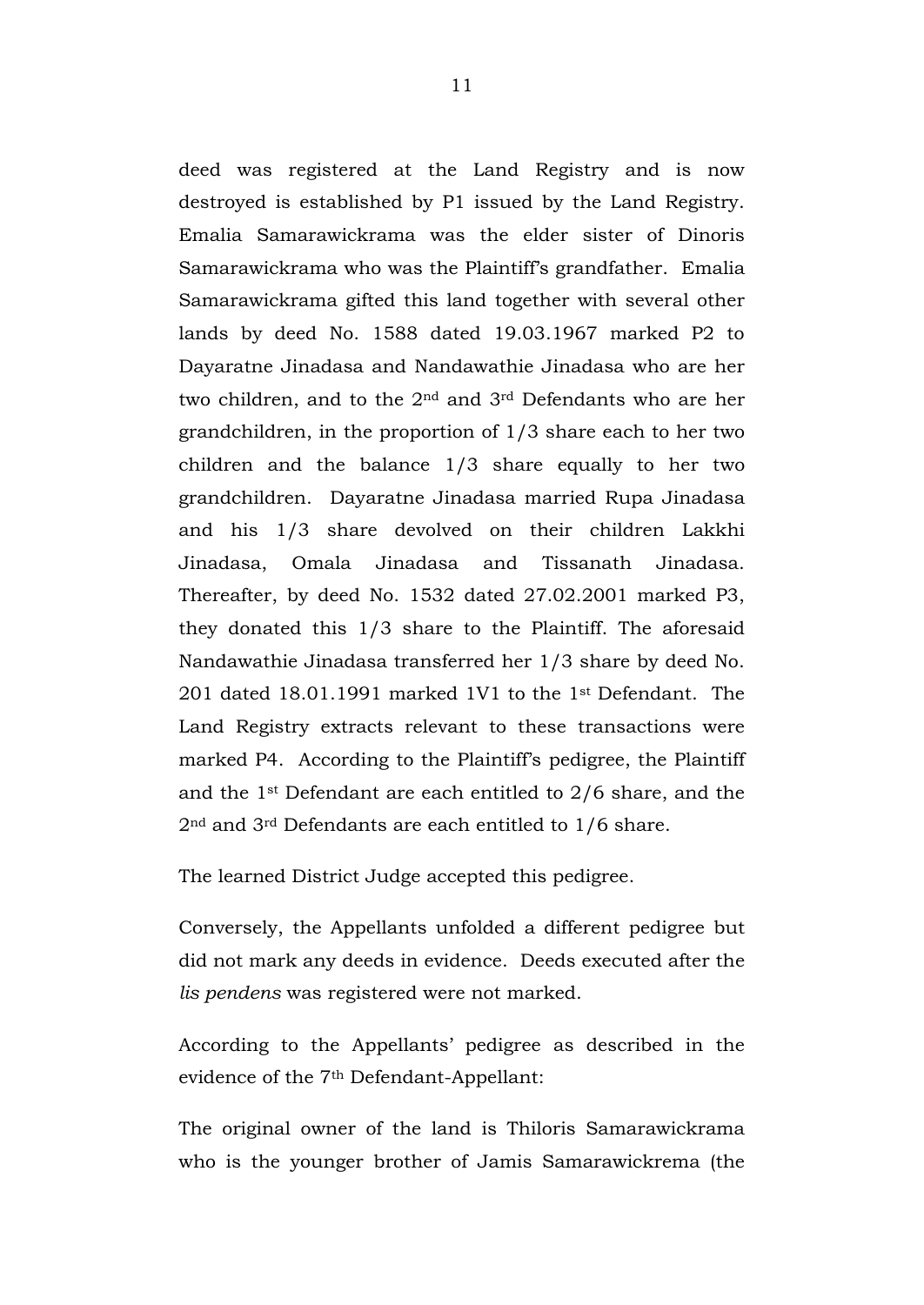original owner of the land according to the pedigree of the Plaintiff). Thiloris Samarawickrama had four children and one of them is the 7th Defendant-Appellant's father Jinoris Samarawickrema who married Angurukankanamlage Upona. After the death of Jinoris Samarawickrema and Angurukankanamlage Upona, the entire land devolved on their five children, the 4th to 8th Defendant-Appellants.

This pedigree was not accepted by the learned District Judge and the Appellants do not canvass it before this Court.

The 7th Defendant-Appellant admits in her evidence that Jamis Samarawickrema and Thiloris Samarawickrema were brothers, and her father Jinoris Samarawickrema was the son of Thiloris Samarawickrema; and that Emalia Samarawickrema (who executed the deed P2) was the daughter of Jamis Samarawickrema; and that Emalia Samarawickrema and Jinoris Samarawickrema had been on good terms throughout their lives as cousins.

On this basis, it is the submission of learned counsel for the Plaintiff that Emalia Samarawickrema, admittedly an affluent lady who had gifted 71 parcels of land by deed P2, allowed Thiloris Samarawickrema to possess the land that is the subject matter of this action.

The 7th Defendant-Appellant states that her father Jinoris Samarawickrema and her grandfather Thiloris Samarawickrema both lived on this land, the 4<sup>th</sup> to 8<sup>th</sup> Defendant-Appellants were born on this land, and there are three houses on the land where she, the 4th Defendant-Appellant and his son are living. The Plaintiff's father admits these facts in his evidence.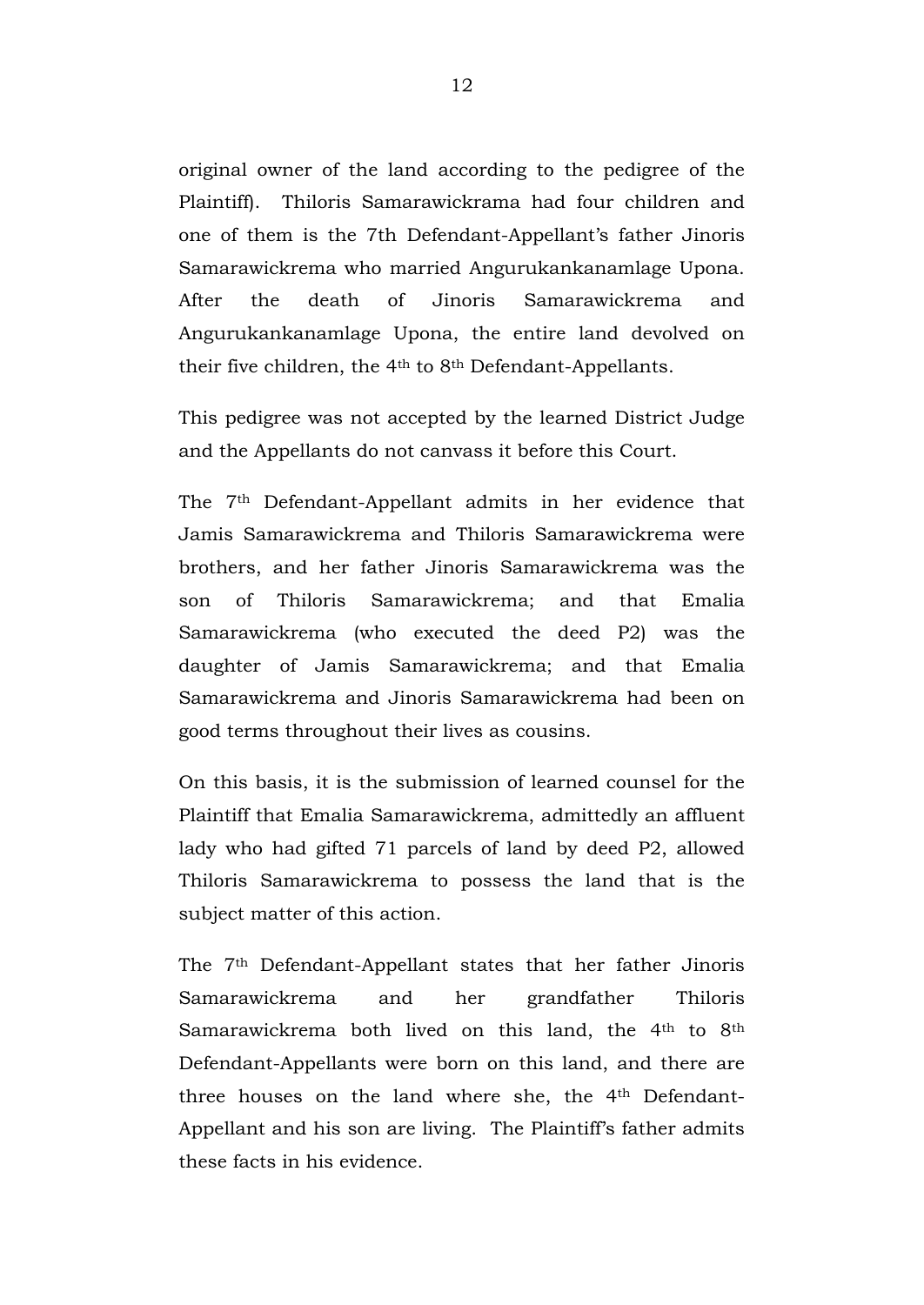The 7th Defendant-Appellant has not seen her grandfather Thiloris Samarawickrema and says she does not know how her grandfather and father came into possession of the land. She does not dispute the Plaintiff's deeds but says she was unaware of those deeds and further says neither the Plaintiff nor anybody in the Plaintiff's pedigree ever possessed the land.

It is not possible to believe that the Appellants did not at least know that Emaliya Samarawickrema was the owner of the land at one point in time. The Appellants cannot say that their grandfather came to a no-man's-land. The Appellants shall explain how they came into possession of someone else's land.

In *Sirajudeen v. Abbas [1994] 2 Sri LR 365 at 371,* G.P.S. De Silva C.J. stated that a facile story of walking into abandoned premises after the Japanese air raid constitutes material far too slender to found a claim based on prescriptive title.

The only submission of learned counsel for the Appellants is that the Appellants and their predecessors have been in physical possession of the land since 1948. But long possession alone does not amount to prescriptive possession. In order to claim prescriptive title under section 3 of the Prescription Ordinance, possession for over ten years is only one requirement. Such possession shall not only be "*undisturbed and uninterrupted*", but also, more importantly, "*by a title adverse to or independent of that of the claimant or plaintiff*". The possession shall be of a character incompatible with the title of the true owner.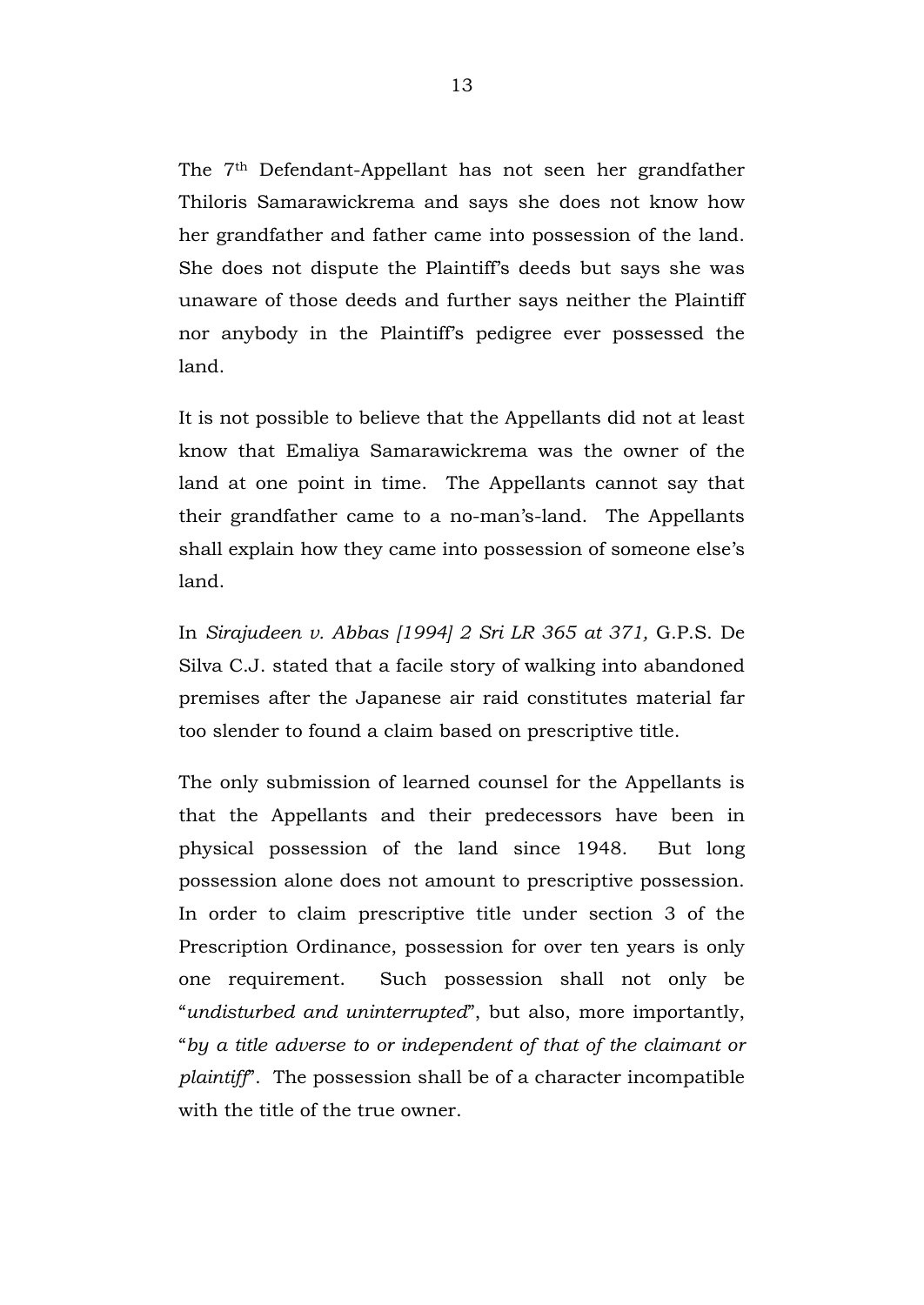The commencement of prescriptive possession can coincide with the commencement of possession itself if the possessor enters the land in a capacity inconsistent with the owner's title. If not, the possessor shall signify the change in the character of possession by an overt act or a series of acts indicative of a challenge to the owner's title. The prescriptive period begins to run only from that point and not from the date of entry to the land. (*Sirajudeen v. Abbas [1994] 2 Sri LR 365, Reginald Fernando v. Pabilinahamy [2005] 1 Sri LR 31 at 37, Chelliah Vs. Wijenathan (1951) 54 NLR 337 at 342, Mitrapala v. Tikonis Singho [2005] 1 Sri LR 206 at 211-212*)

Where the relationship between the two parties is very close such as in the instant case, the proof of change in the character of possession from innocuous to adverse is greater than in a case where the two parties are total outsiders. (*De Silva v. Commissioner of Inland Revenue (1978) 80 NLR 292, Podihamy v. Elaris [1988] 2 Sri LR 129*)

In the instant case, the Appellants have failed to prove that they commenced adverse possession from the outset or that they changed their character of possession subsequently. The evidence of the 7<sup>th</sup> Defendant-Appellant is that the Appellants continued their possession without any objection from the Plaintiff or the other co-owners. This is not sufficient to claim prescriptive tittle.

In the facts and circumstances of the case, the learned District Judge cannot be found fault with for rejecting the prescriptive claim of the Appellants.

I answer the questions of law in respect of which leave was granted in the negative.